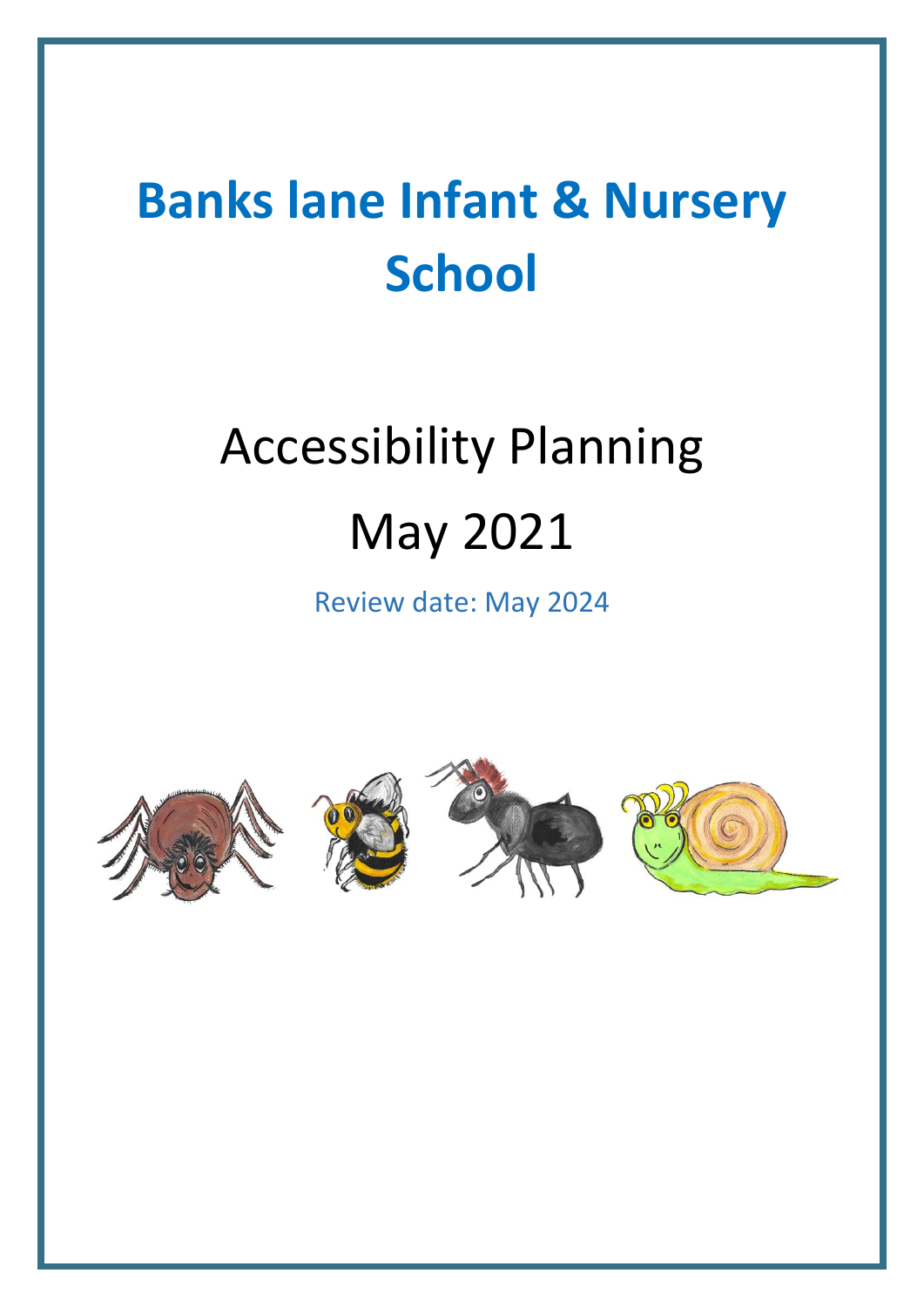#### **Banks Lane Infant & Nursery School**

#### ACCESSIBILITY PLAN

At Banks Lane Infant & Nursery School we welcome our duties under the Equality Act 2010. The school's general duties, with regards to equality, in relation to the nine protected characteristics, which include disability are:

- Eliminating unlawful discrimination, harassment, victimisation and any other conduct prohibited by the Equality Act 2010;
- Advancing equality of opportunity between people who share a protected characteristic and people who do not share it;
- Fostering good relations between people who share a protected characteristic and people who do not share it.

The SEN and Disability Act 2001 extended the Disability Discrimination Act 1995 (DDA) to cover education. Since September 2002, the Governing Board has had three key duties towards disabled pupils, under Part 4 of the DDA:

- 1. not to treat disabled pupils less favourably for a reason related to their disability;
- 2. to make reasonable adjustments for disabled pupils, so that they are not at a substantial disadvantage;
- 3. to plan to increase access to education for disabled pupils.

This plan sets out the proposals of the Governing Board of Banks Lane Infant and Nursery School to increase access to education for disabled pupils in the three areas required by the planning duties in the DDA:

- 1. increasing the extent to which disabled pupils can participate in the school curriculum;
- 2. improving the environment of the school to increase the extent to which disabled pupils can take advantage of education and associated services;
- 3. improving the delivery to disabled pupils of information, which is provided in writing for pupils who are not disabled.

It is a requirement that the school's accessibility plan is resourced, implemented, reviewed and revised as necessary and reported on annually. This plan details actions showing how the school will address the priorities identified.

#### **The School's Context**

Banks Lane Infant and Nursery is a locally maintained, three form entry infant school with a 40 place nursery. The main school building is single storey with front and rear playgrounds as well as a large shared field area. School can be accessed via Hulme St or George St West and there is disability access to both the front and rear entrances. Our purpose built nursery, constructed in 2015 is fully accessible, including wheelchair access, open spaces and a disabled toilet.

#### **The School's Aims**

- To be at the heart of our locality by working in partnership with families and the wider community
- To be a learning community which fosters creativity, independence and a passion for learning
- To enable our children to develop the essential skills for a happy and fulfilled life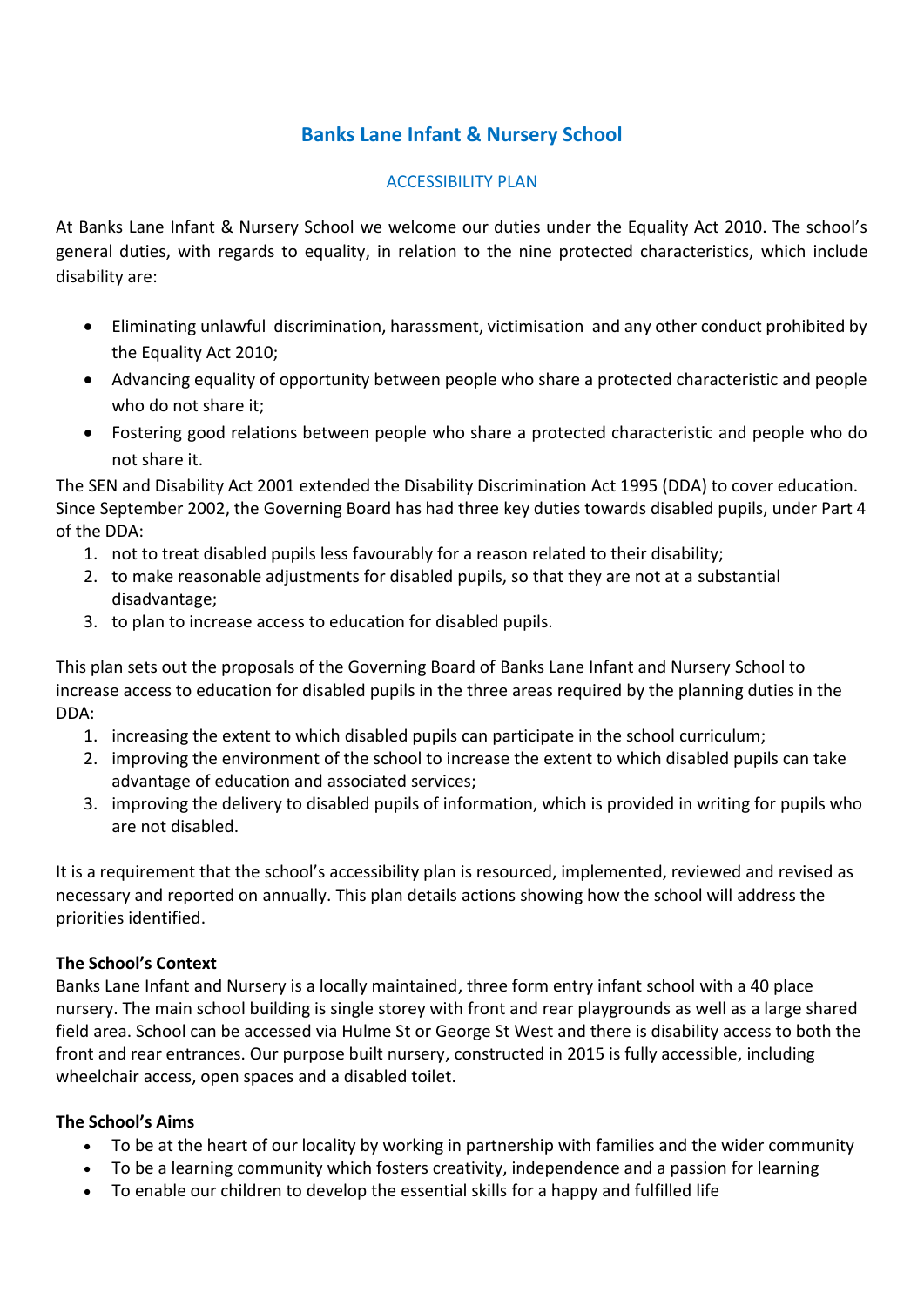- To deliver quality first teaching, with high expectations for all, that enables children to succeed and achieve their potential
- To provide a nurturing and stimulating environment that supports and celebrates learning
- For all members of the school community to model positive, respectful relationships

#### **We are working within a national framework for educational inclusion provided by:**

- Inclusive School (DfES 0774/2001)
- SEN & Disability Act 2001
- The SEN Revised Code of Practice 2014
- The Disability Discrimination Act (amended for school 2001)
- Code of Practice for Schools (Disability Rights Commission)
- OFSTED

#### **Our Aims are to provide:**

- 1. Full access to the curriculum
- 2. Full access to the physical environment
- 3. Full access to information

#### **Current good practice:**

Parents and carers are encouraged to share any disability or health needs during our admission and induction procedures and relevant staff including the Pastoral Manager and SENCo are consulted and involved.

Entrances to the front and rear of the building as well as external exits from corridors are either flat or ramped and have double opening doors. All entrances to the school are either flat or ramped and have wide doors. The main entrance has a wide, automatic door into the entrance. The lobby is fully accessible for wheelchair users. There are accessible toilet facilities available fitted with a handrail hoist. The school has internal emergency signage and escape routes are clearly marked.

We support pupils with both physical disabilities and learning needs to access areas of the curriculum they find difficult. Where PE is a challenge for physically impaired pupils we seek expert advice for identified individual needs.

We consult with experts when new situations regarding pupils with disabilities are experienced. School holds the Inclusion Quality Mark.

Classroom and school resources are audited and ordered by the SENCo according to need. Examples include, sloping boards, standing tables, sit and move cushions, weighted blankets, overlays, chew accessories.

Whole school provision maps follow the Graduated Response approach and cover each area of SEND as defined by the SEND Code of Practice. Our universal offer is part of our Quality First Teaching in every classroom.

Person centred SEND Reviews take place throughout the school year and are fully accessible and inclusive. Individual SEND Support Plans are bespoke plans that meet the needs of the individual child and are coproduced with parents. Staff are mindful of any SEND needs parents may experience themselves, and adjust the format of the plan accordingly.

Each subject has a SEND curriculum statement, which outlines the adaptations made to ensure the subjects is fully inclusive and accessible to all.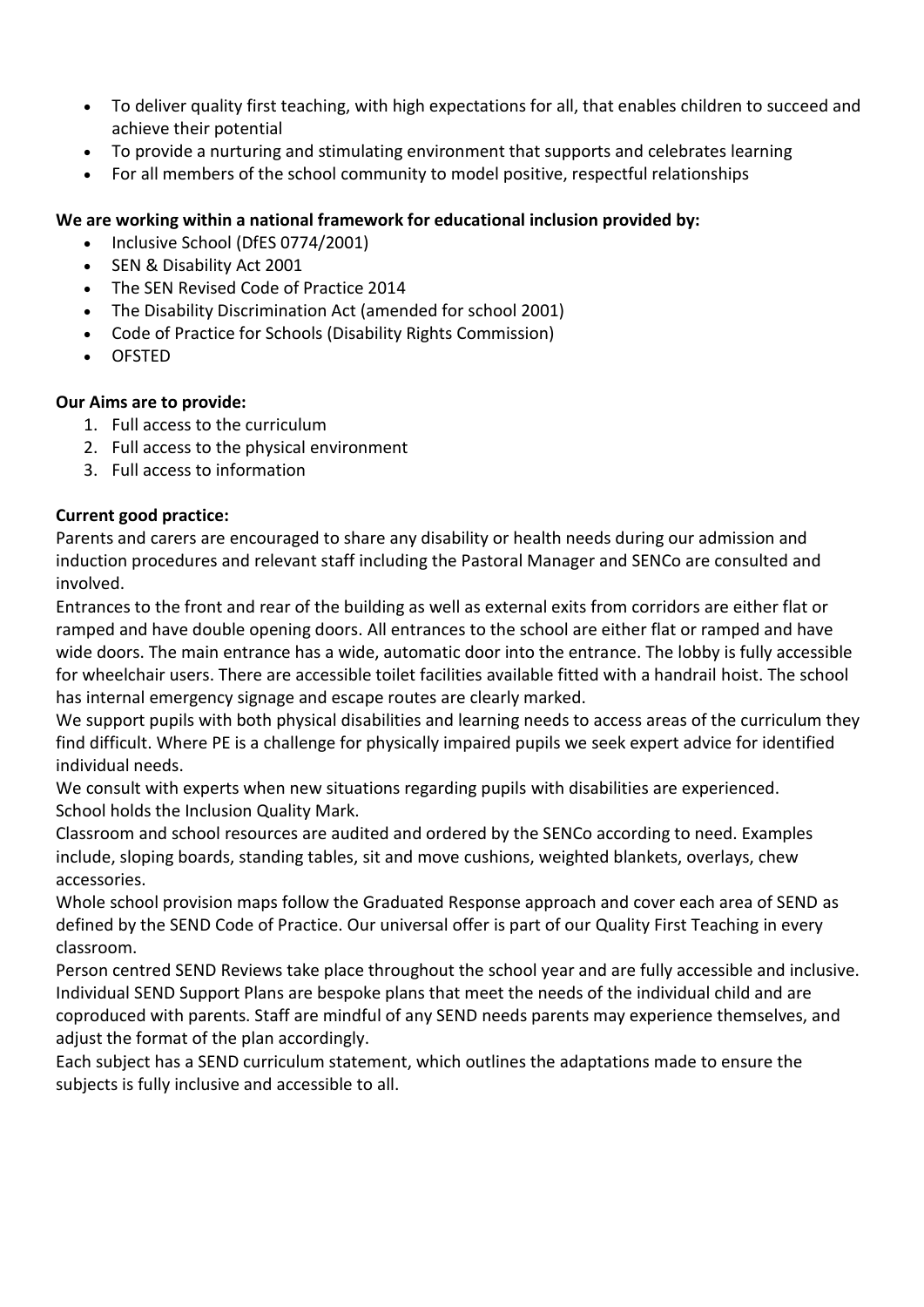#### **Accessibility Plan 2021-2024**

#### **Purpose of Plan**

The purpose of this plan is to show how our school intends, over time, to increase accessibility to the physical environment, the curriculum and written information so that all pupils with a disability can take full advantage of their education and associated opportunities.

#### **Definition of disability**

You're disabled under the Equality Act 2010 if you have a physical or mental impairment that has a 'substantial' and 'long-term' negative effect on your ability to do normal daily activities.

- 'substantial' is more than minor or trivial, e.g. it takes much longer than it usually would to complete a daily task like getting dressed
- 'long-term' means 12 months or more, e.g. a breathing condition that develops as a result of a lung infection

#### **Key Aims**

To increase and ensure for pupils with a disability that they have:

- appropriate access to our setting's environment, curriculum and information and
- full participation in the school community.

#### **Principles**

- Compliance with the Equality Act 2010 is consistent with our school's aims and SEN information report.
- Our staff recognise their duty under the Equality Act 2010:
- Not to discriminate against disabled pupils in their admissions and exclusions, and provision of education and associated services
- Not to treat disabled pupils less favourably
- To take reasonable steps to avoid putting disabled pupils at a substantial disadvantage
- To publish an accessibility plan
- In performing their duties governors have regard to the Equality Act 2010
- Our school:
	- $\circ$  recognises and values the child's own knowledge and understanding and that of the parents regarding the child's disability
	- o recognises the effect the child's disability has on his/her ability to carry out activities,
	- o respects the parents' and child's right to confidentiality
- School provides all pupils with a broad and balanced curriculum that is differentiated, personalised and age appropriate.

#### **Increasing Access for disabled pupils to the school curriculum**

*This includes teaching and learning and the wider curriculum of the school such as participation in after school clubs, leisure and cultural activities or school visits.*

- Effective communications with parents
- Updated training for staff
- Effective resourcing for pupils
- Adaptations where appropriate
- Apply reasonable adjustments for educational visits and extra-curricular activities

#### **Improving access to the physical environment of the school**

*This includes improvements to the physical environment of the school and physical aids to access education.*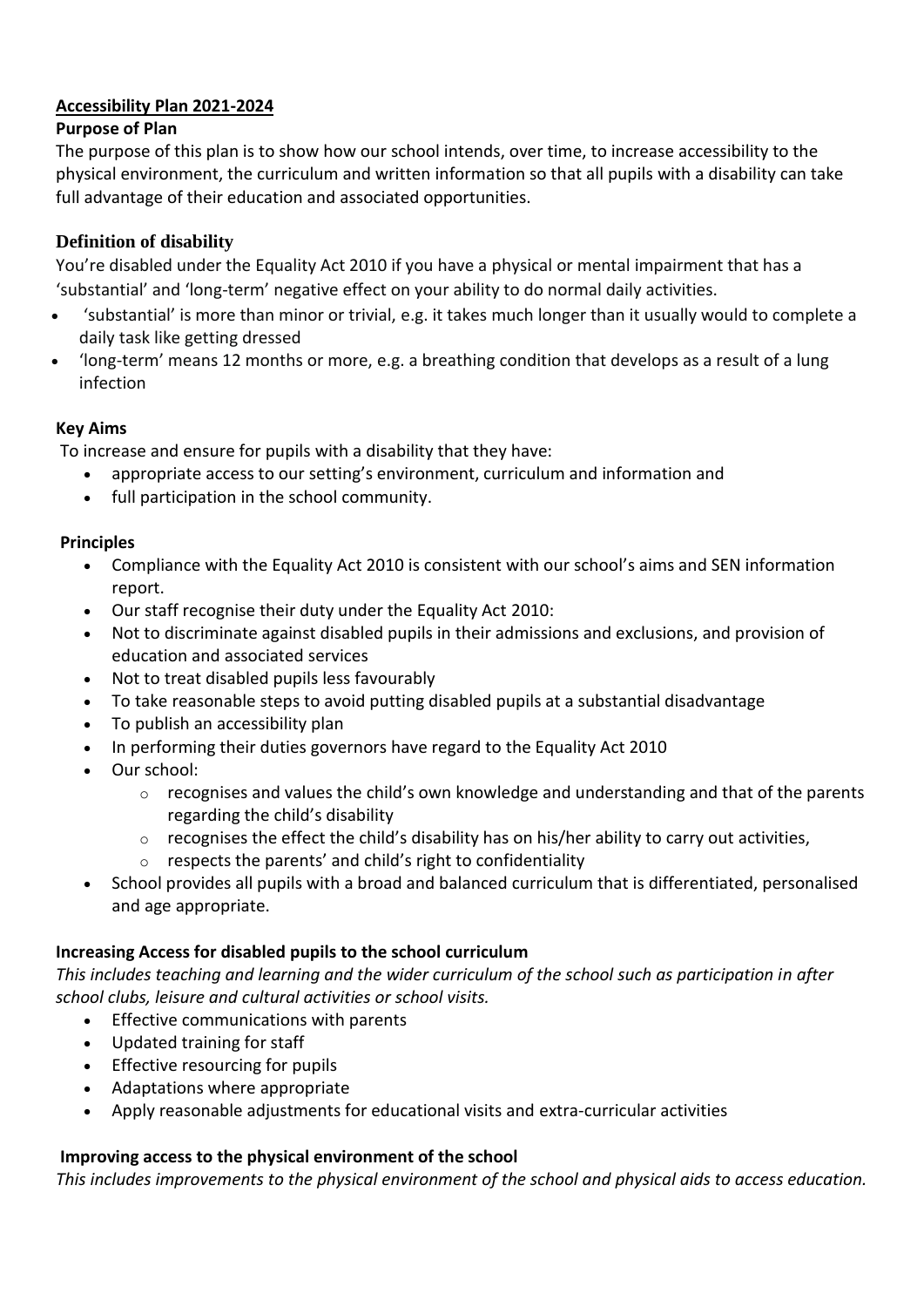- Review of hoist and servicing/upkeep in the disabled toilet.
- Improvements to signage for visual and hearing impaired
- Maintain safe access around exterior of the school
- Maintain safe access around interior of the school

#### **Improving the delivery of written information to disabled families**. (*Due to the age of our pupils, written information is provided to the parents or carers.)*

*This will include planning to make written information that is normally provided by the school to its families available to disabled families. Examples might include information about school events, trips, clubs etc. The information should take account of family members disabilities and preferred formats and be made available within a reasonable time frame.*

- Availability of written information in alternative formats
- Ensure documents and aids are appropriate to need
- Signpost additional guidance, support and resources where appropriate

#### **Financial Planning and control**

The headteacher, SLT and the Resources Committee will review the financial implications of the accessibility plan as part of the normal budget review process.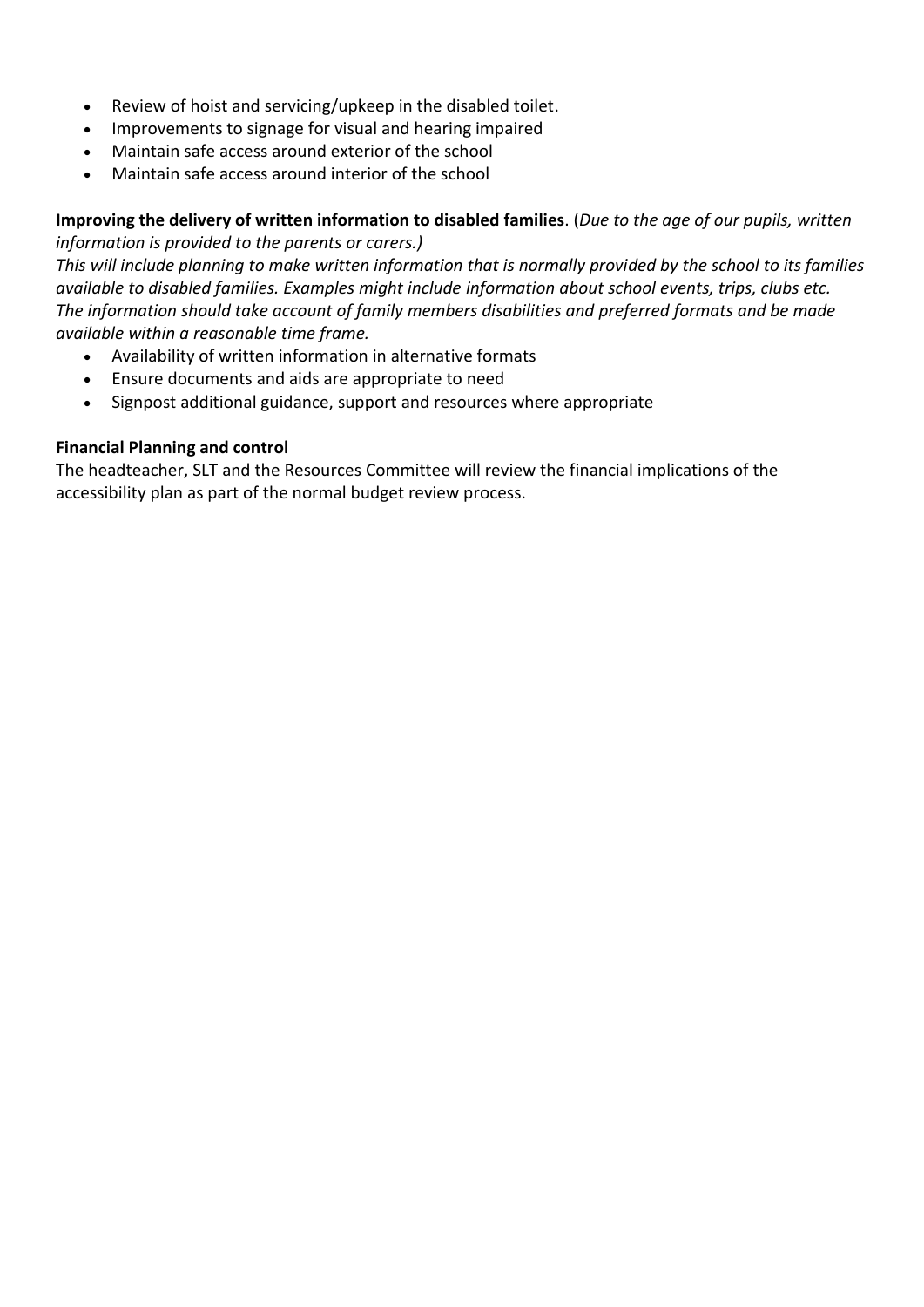| Access to the physical environment - statutory                   |                                                                                                                                                                                                                                                                                                          |                                                          |                                                                             |                                                                                |                                                                                                                                                                                |
|------------------------------------------------------------------|----------------------------------------------------------------------------------------------------------------------------------------------------------------------------------------------------------------------------------------------------------------------------------------------------------|----------------------------------------------------------|-----------------------------------------------------------------------------|--------------------------------------------------------------------------------|--------------------------------------------------------------------------------------------------------------------------------------------------------------------------------|
| <b>Accessibility</b><br><b>Outcome</b>                           | <b>Action to ensure Outcome</b>                                                                                                                                                                                                                                                                          | Who responsible                                          | Long, medium or<br>short-term                                               | <b>Time Frame</b>                                                              | <b>Notes</b>                                                                                                                                                                   |
| Hoist maintenance &<br>service                                   | <b>Contact Stannah</b>                                                                                                                                                                                                                                                                                   | AT/JH to make<br>arrangements                            | Short term                                                                  | Completed by<br>summer 21                                                      |                                                                                                                                                                                |
| Improvements to<br>signage for visual<br>and hearing<br>impaired | Gain quotes for signage in braille for<br>classroom doors and positions of entry<br>and exit.<br>Consider talking notepads on classroom<br>working walls.                                                                                                                                                | AG/LW<br><b>Resources Sub</b><br>Committee to<br>approve | Medium term                                                                 | Completed by<br>Autumn 2022                                                    | Gain quotes to take to resources<br>committee for consideration                                                                                                                |
| Maintain safe access<br>around exterior of<br>the school         | Daily and weekly checks in line with H&S<br>requirements.<br>Development of garden area & astro in<br>the front playground.<br>Removal/replacement of picnic tables.<br>Develop outdoor learning spaces<br>including the enclosed quad & gardening<br>areas.<br>Obtain quotes for playground resurfacing | <b>DW</b><br>EN/JH<br><b>DW</b><br>KR/NB/RS<br>EN/JH     | Long term                                                                   | Ongoing to be<br>underway and<br>further<br>developed<br>each academic<br>year | Calm Garden already in place<br>2019<br>Updated and reviewed use of<br>external spaces in line with FS<br>20/21                                                                |
| Maintain safe access<br>around interior of<br>the school         | Ensure soft spaces and break out rooms<br>are available for children with additional<br>needs identified via My Plan.<br>Monitor carpets for wear, particularly<br>around internal duct covers.<br>Monitor the front corridor floor surface<br>& (screeding).                                            | KR/MN<br>EN/JH                                           | Short term<br>Long term budget<br>implications for<br>Resource<br>Committee | Ongoing                                                                        | Full M&E work including<br>lighting, ceilings and radiators<br>completed 2020<br>Break out room established<br>autumn 2020 with soft<br>furnishings and 'mindfulness<br>décor' |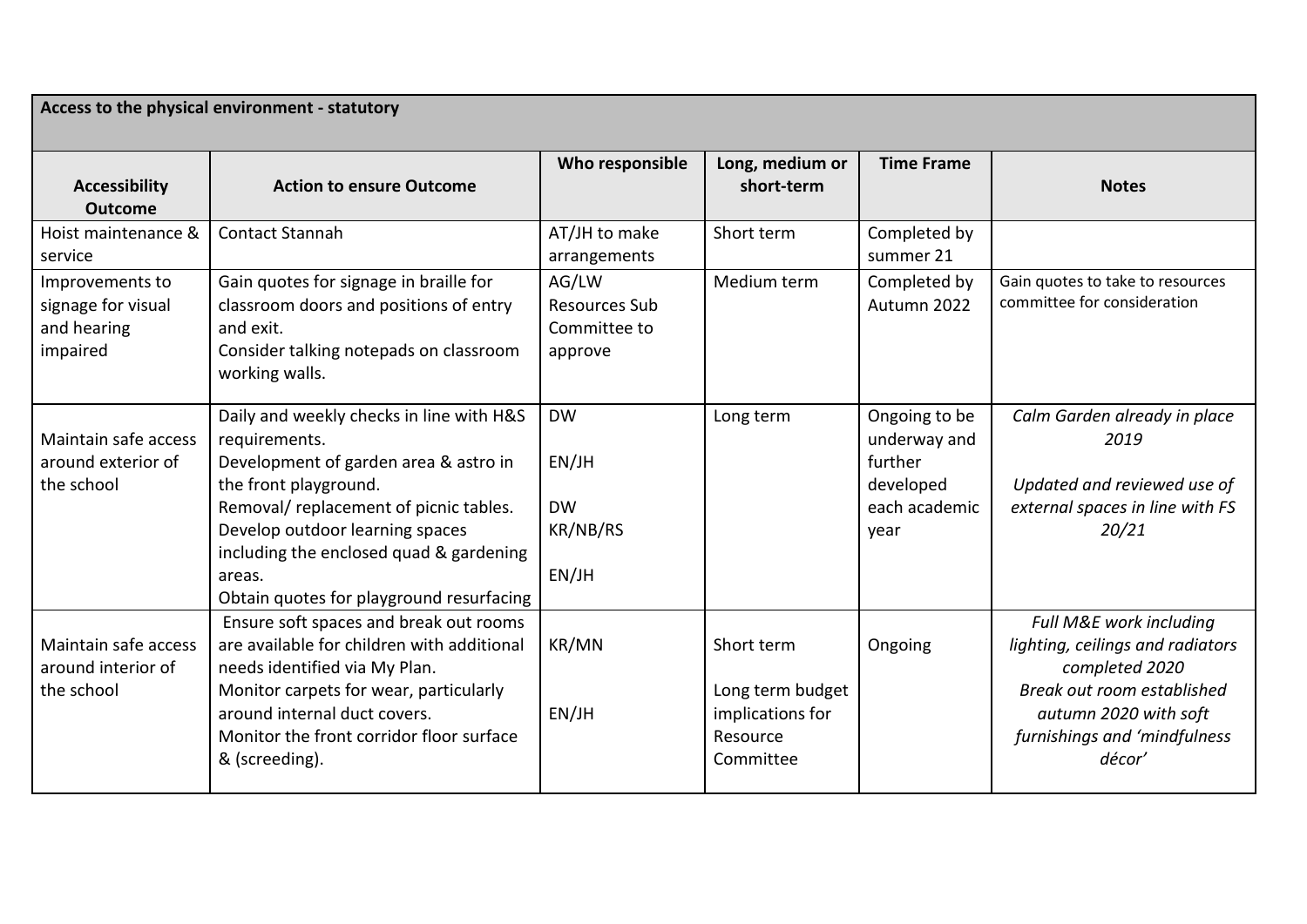| Access to the curriculum - statutory                                                     |                                                                                                                                                                                                                                                                                                                                                                                                                            |                                            |                               |                                             |                                                                                                                                                           |
|------------------------------------------------------------------------------------------|----------------------------------------------------------------------------------------------------------------------------------------------------------------------------------------------------------------------------------------------------------------------------------------------------------------------------------------------------------------------------------------------------------------------------|--------------------------------------------|-------------------------------|---------------------------------------------|-----------------------------------------------------------------------------------------------------------------------------------------------------------|
| <b>Accessibility</b><br><b>Outcome</b>                                                   | <b>Action to ensure Outcome</b>                                                                                                                                                                                                                                                                                                                                                                                            | Who<br>responsible                         | Long, medium<br>or short-term | <b>Time Frame</b>                           | <b>Notes</b>                                                                                                                                              |
| Effective<br>communications<br>with parents                                              | SENDCo to regularly update parents of<br>provision, plans and agency involvement via<br>email and letter.<br>Pastoral Manager welfare calls and regular<br>contact with parents.<br>SENCo & Pastoral Manager to signpost relevant<br>information where necessary.<br>Website updated to show updated SEND<br>information alongside offers and team<br>supporting additional needs.<br>Co-production of SEND Support plans. | LW/AT/KM<br>LW/AG<br>All teaching<br>staff | Medium term<br>Medium term    | Ongoing<br>Website<br>redesign<br>2020-2021 | Updated SEND Support plans<br>implemented & co-constructed<br>January 2021<br>Quality Assurance ongoing by<br><b>SENCO</b><br>Website updates autumn 2020 |
| Updated training for<br>staff                                                            | Teachers and TAs to be deployed on a range of<br>staff training opportunities to support learners<br>with identified additional needs.                                                                                                                                                                                                                                                                                     | LW/AT                                      | Long Term                     | Training<br>identified<br>termly            | LSS courses (when available)<br><b>Attachment Network</b><br><b>Sensory Processing training</b><br><b>Stockport SEND e-learning</b>                       |
| <b>Effective resourcing</b><br>for pupils                                                | Termly orders for relevant resources to support<br>learning for all. Over seen and authorised by<br>SENCo in connection with SEN Support Plans,<br>EHCP and medical plans where necessary.                                                                                                                                                                                                                                 | LW/AT                                      | Long term                     | Ongoing,<br>reviewed<br>termly              | Consult with TAs/LSAs and class<br>teachers                                                                                                               |
| Universal offer for<br>whole school<br>provision clearly<br>evident in all<br>classrooms | Ongoing quality assurance by SENCos and SLT to<br>ensure QFT universal offer is in place<br>consistently throughout school.<br>SEND incorporated into all staff meetings and<br>training opportunities                                                                                                                                                                                                                     | All staff<br>LW/CW                         | Long term                     | Ongoing                                     | Whole school provision maps<br>(pyramids) evident in<br>classrooms                                                                                        |